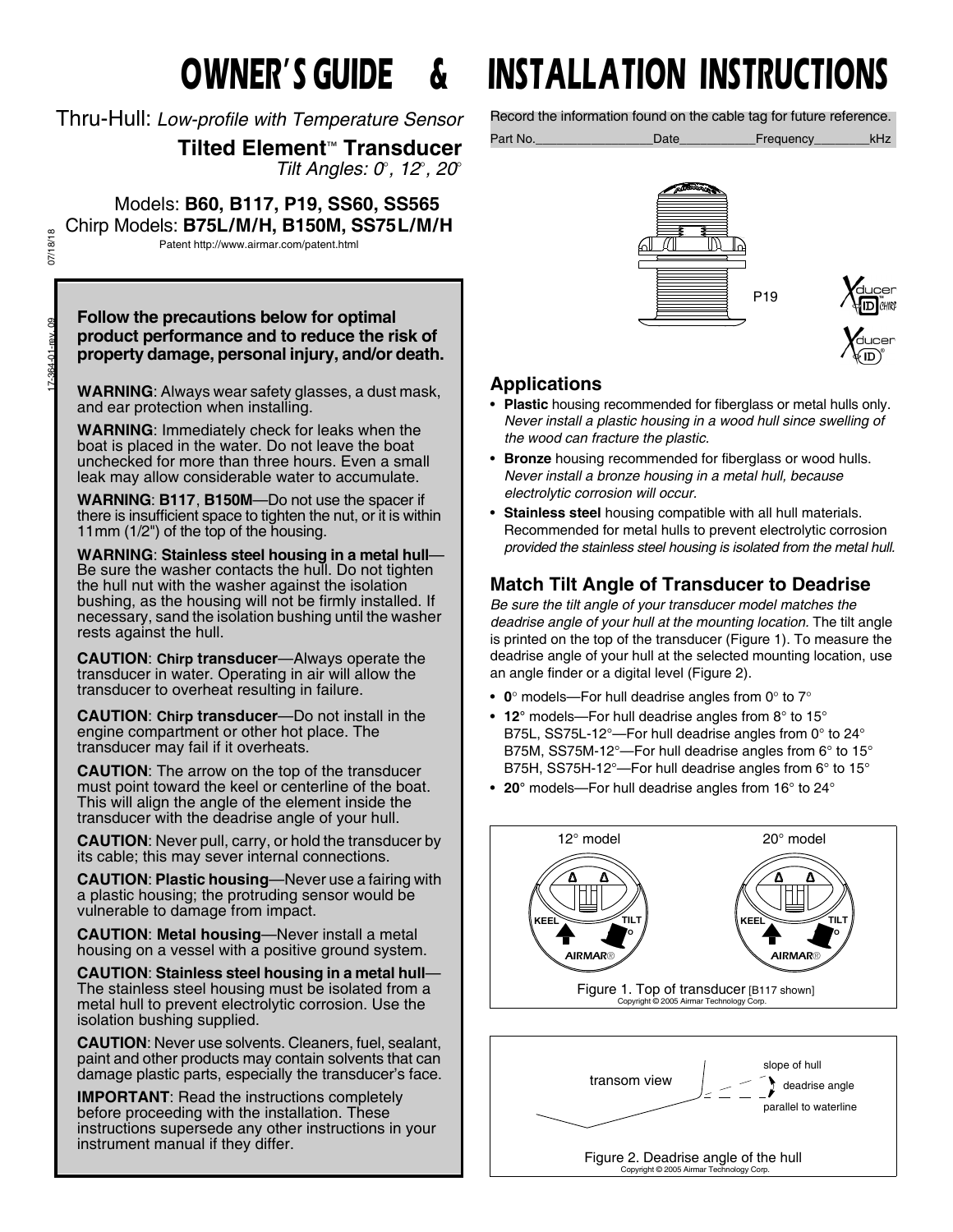# **Identify Your Model**

The model name is printed on the cable tag.

| Model<br>(Housing)           | Hull<br><b>Material</b> | <b>Outside Hull</b><br><b>Hole Saw Size</b> | <b>Cored Fiberglass Hull</b><br>Hull Interior<br><b>Hole Saw Size</b> |
|------------------------------|-------------------------|---------------------------------------------|-----------------------------------------------------------------------|
| <b>B117</b><br><b>B150M</b>  | fiberglass<br>wood      | 51 mm or 2"                                 | 60 mm or 2-3/8"                                                       |
| P <sub>19</sub>              | fiberglass<br>metal     | 51 mm or 2"                                 | 60 mm or 2-3/8"                                                       |
| <b>B60</b><br>SS60<br>SS565  | fiberglass<br>wood      | 60mm or 2-3/8"                              | 80mm or 3-1/8"                                                        |
| SS60<br>SS565                | metal                   | 70mm or 2-13/16"                            | NA                                                                    |
| <b>B75L/M/H</b><br>SS75L/M/H | fiberglass<br>wood      | 70mm or 2-13/16"                            | 80mm or 3-1/8"                                                        |
| SS75L/M/H                    | metal                   | 79 mm or 3-1/8"                             | <b>NA</b>                                                             |

# **Tools & Materials**

Safety glasses

Dust mask

Ear protection

Angle finder

Electric drill with 10mm (3/8") or larger chuck capacity Drill bit: 3mm *or* 1/8"

Hole saw (see table above)

Countersink tool (installing SS565)

Sandpaper

Mild household detergent *or* weak solvent (such as alcohol) File (installation in a metal hull)

Marine sealant (suitable for below waterline)

Slip-joint pliers (installing a metal housing)

Grommet(s) (some installations)

Cable ties

Water-based anti-fouling paint (**mandatory in salt water**)

Installation in a cored fiberglass hull (see page 4):

Hole saw for hull interior (see table above)

Fiberglass cloth and resin

*or* Cylinder, wax, tape, and casting epoxy



# **Mounting Location**

**CAUTION**: Do not mount in line with or near water intake or discharge openings or behind strakes, fittings, or other hull irregularities that will disturb the water flow.

**CAUTION**: Do not mount the sensor where the boat may be supported during trailering, launching, hauling, or storage to avoid damaging the transducer's face.

- The water flowing under the hull must be smooth with a minimum of bubbles and turbulence (especially at high speeds).
- The transducer must be continuously immersed in water.
- The transducer beam must be unobstructed by the keel or propeller shaft(s).
- Choose a location away from interference caused by power and radiation sources such as: the propeller(s) and shaft(s), other machinery, other echosounders, and other cables. The lower the noise level, the higher the echosounder gain setting that can be used.
- **Chirp transducer**—Mount in a cool well-ventilated area away from the engine to avoid overheating.

#### *Boat Types* (Figure 3)

- **Displacement hull powerboats**—Locate amidships near the centerline. The starboard side of the hull where the propeller blades are moving downward is preferred.
- **Planing hull powerboats**—Mount well aft, on or near the centerline, and *well inboard of the first set of lifting strakes* to ensure that the transducer will be in contact with the water at high speeds. The starboard side of the hull where the propeller blades are moving downward is preferred. **Outboard and I/O**—Mount just forward of the engine(s). **Inboard**—Mount well ahead of the propeller(s) and shaft(s). **Stepped hull**—Mount just ahead of the first step. **Boat capable of speeds above 25kn** (29MPH)—Review the installation location and operating results of similar boats before proceeding.
- **Fin keel sailboats**—Mount on or near the centerline and forward of the fin keel 300–600mm (1–2').
- **Full keel sailboats**—Locate amidships and away from the keel.

# **Installation**

#### *Hole Drilling*

*Cored fiberglass hull—Follow separate instructions on page 4.*

- 1. Drill a 3 mm or 1/8" pilot hole from inside the hull. If there is a rib, strut, or other hull irregularity near the selected mounting location, drill from the outside.
- 2. Using the appropriate size *outside hull* hole saw, cut a hole from outside of the hull perpendicular to the hull surface (see table above).

**SS565**—Use a countersink tool to create a "seat" in the hull.

3. Sand and clean the area around the hole, inside and outside, to ensure that the sealant will adhere properly to the hull. If there is any petroleum residue inside the hull, remove it with either mild household detergent or a weak solvent (alcohol) before sanding.

**Metal hull**—Remove all burrs with a file and sandpaper.

#### *Bedding*

**CAUTION**: Be sure the surfaces to be bedded are clean and dry.

Apply a 2mm (1/16") thick layer of marine sealant around the flange of the housing that contacts the hull and up the sidewall of the housing (Figure 4 or 5). The sealant must extend 6mm (1/4") higher than the combined thickness of the hull, washer, hull nut, and any spacer. This will ensure there is marine sealant in the threads to seal the hull and to hold the hull nut securely in place.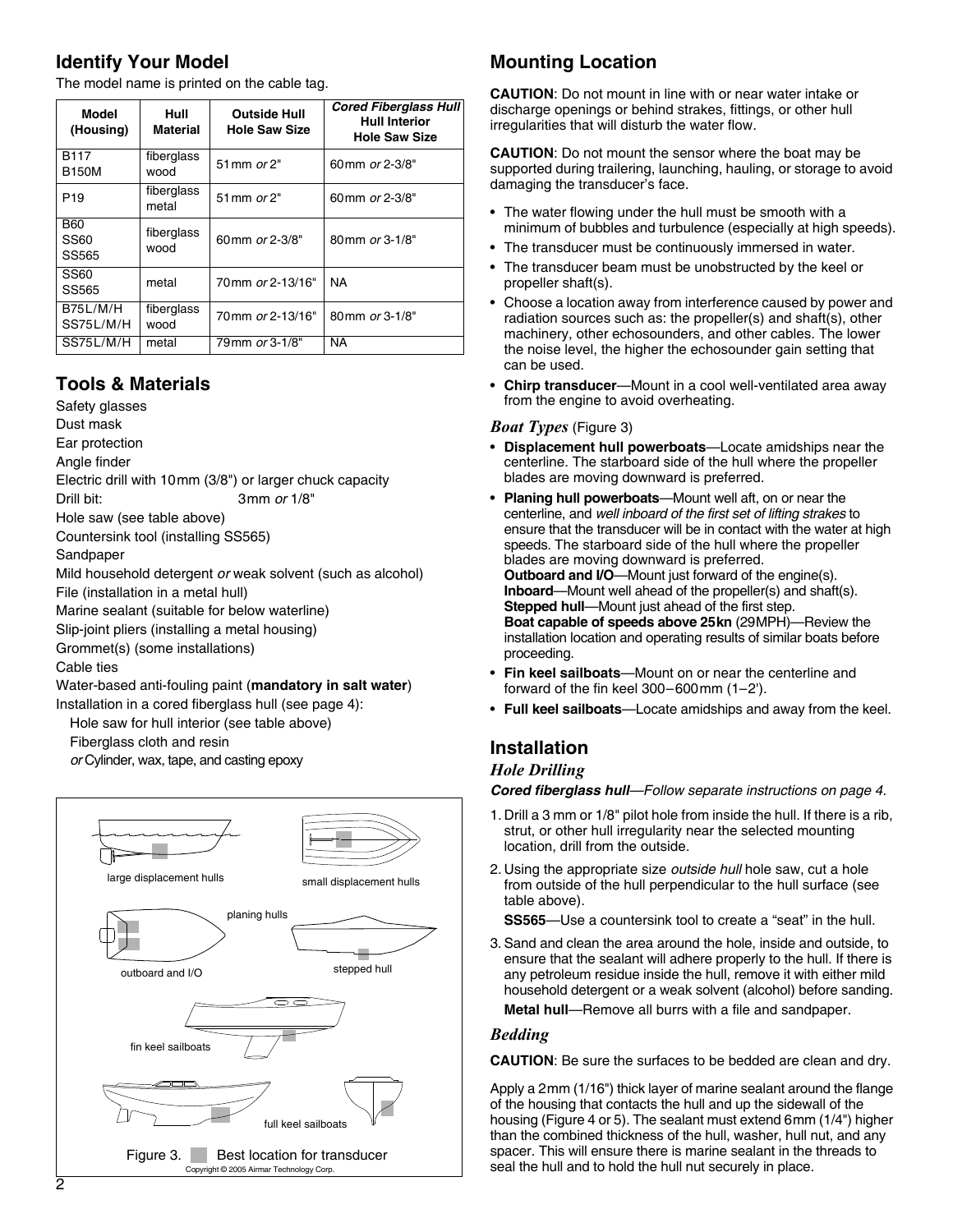

**Stainless steel housing in a metal hull**—To prevent electrolytic corrosion, the stainless steel housing must be isolated from the metal hull. Slide the isolation bushing onto the housing (Figure 5). Apply *additional* marine sealant to the surfaces of the isolation bushing that will contact the hull, filling any cavities in and around the bushing.

#### *Installing*

1. From outside the hull, thread the cable through the mounting hole. Push the housing into the mounting hole using a twisting motion to squeeze out excess sealant.

**12° and 20° models**—From inside the hull, point the arrow on the top of the transducer (and the cable exit) toward the KEEL or centerline of the boat (Figure 1). This will align the angle of the element inside the transducer with the deadrise angle of your hull.

2. From inside the hull, slide the washer onto the housing (Figure 4 or 5).

**B117**, **B150M**—Also slide the spacer onto the housing and rest it against the washer. *Do not use the spacer if there is insufficient space to tighten the nut or it is within 11mm (1/2") of the top of the housing*.

**Stainless steel housing in a metal hull—Be sure the washer** contacts the hull. Do not tighten the hull nut with the washer against the isolation bushing, as the housing will not be firmly installed. If necessary, sand the isolation bushing until the washer rests against the hull.

3. Screw the hull nut in place.

**Plastic housing—Do** not clamp tightly on the wrench flats to avoid possibly fracturing the housing. **Plastic hull nut**—*Hand-tighten only.* Do not over tighten. **Metal hull nut**—Tighten with slip-joint pliers. **Metal hull**—Use the spacer if there are not enough threads to tighten the hull nut against the hull. **Cored fiberglass hul**l—Do not over tighten, crushing the hull. **Wood hull**—Allow the wood to swell before tightening the hull nut.

4. Remove any excess marine sealant on the outside of the hull to ensure smooth water flow under the transducer.

#### *Cable Routing & Connecting*

**CAUTION**: If your transducer came with a connector, do not remove it to ease cable routing. If the cable must be cut and spliced, use Airmar's splash-proof Junction Box No. 33-035 and follow the instructions provided. Removing the waterproof connector or cutting the cable, except when using a water-tight junction box, will void the sensor warranty.

- 1. Route the cable to the instrument, being careful not to tear the cable jacket when passing it through the bulkhead(s) and other parts of the boat. Use grommets to prevent chaffing. To reduce electrical interference, separate the transducer cable from other electrical wiring and the engine. Coil any excess cable and secure it in place using cable ties to prevent damage.
- 2. Refer to the echosounder owner's manual to connect the transducer to the instrument.